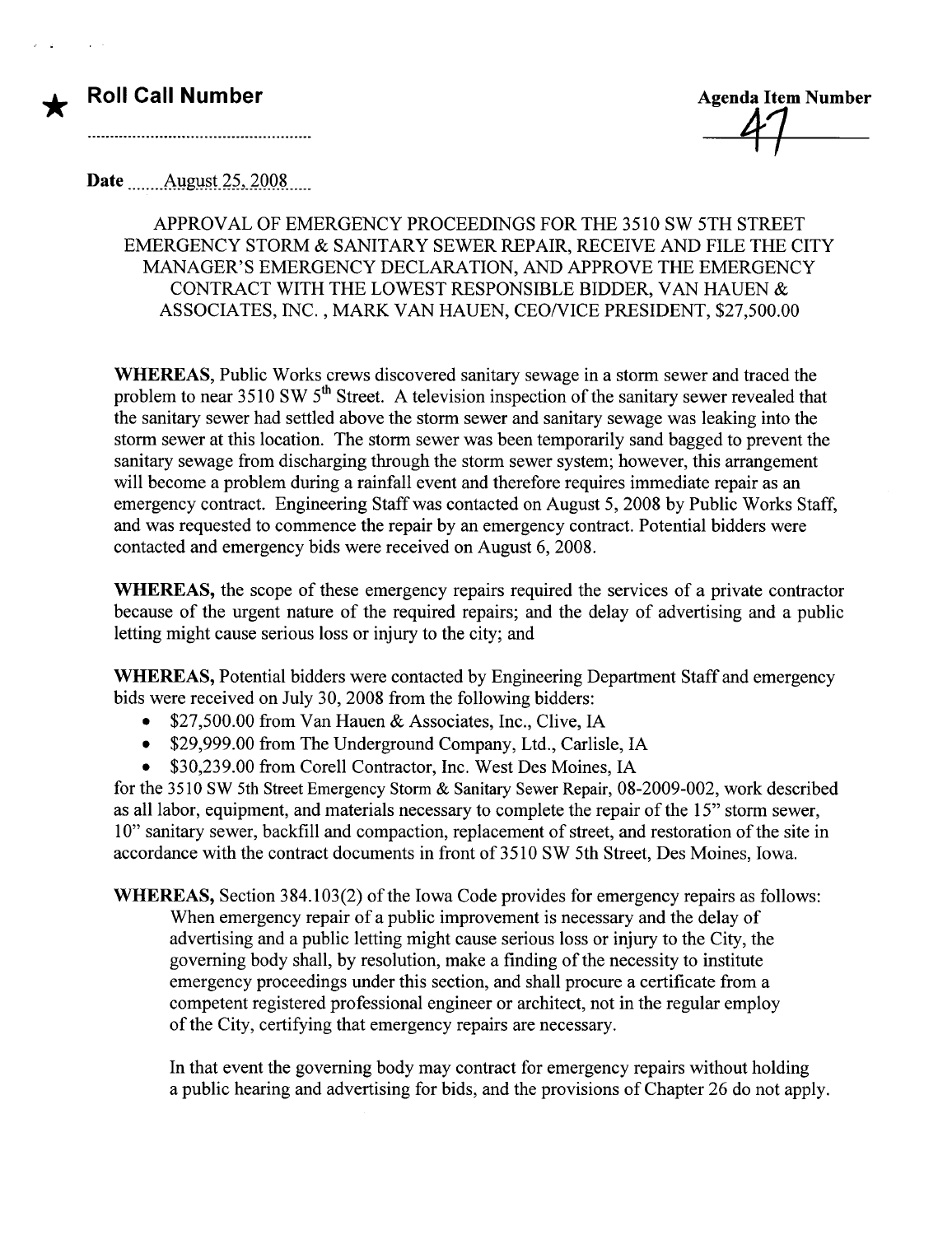## Roll Call Number

\*

**Agenda Item Number** 

Date  $\qquad$  August 25, 2008

WHEREAS, H.R. Veenstra, Jr., P.E., President of Veenstra & Kimm, Inc., 3000 Westown Parkway, West Des Moines, IA 50266- 1320, has inspected the site and has recommended in the attached letter that emergency repair action be taken.

WHEREAS, in the attached August 6, 2008 letter, the City Manager declared this sanitary and storm sewer repair an emergency to be constructed immediately, waived the bidding requirements, and directed the City Engineer to prepare an emergency contract with Van Hauen & Associates, Inc., Mark Van Hauen, CEONice President, 13185 Pineview Drive, Clive, IA 50325, in the amount of \$27,500.00 for City Council consideration at the next available meeting.

NOW, THEREFORE, BE IT RESOLVED BY THE CITY COUNCIL OF THE CITY OF DES MOINES, IOWA: That the emergency actions of the City Manager and the City Engineer regarding the 3510 SW 5th Street Emergency Storm & Sanitary Sewer Repair, 08-2009-002, work described as all labor, equipment, and materials necessary to complete the repair of the 15" storm sewer, 10" sanitary sewer, backfill and compaction, replacement of street, and restoration of the site in accordance with the contract documents in front of 3510 SW 5th Street, Des Moines, Iowa, be and are hereby approved, ratified, and confirmed; and the City Council hereby makes a finding that emergency repairs were necessary because a public letting might have caused serious loss or injury to the City; and the City Council hereby makes a finding that said emergency repairs were necessary in accordance with Subsection 384.103(2) of the Code of Iowa.

BE IT FURTHER RESOLVED: That the contract and bond, in the amount of \$27,500.00, executed by Van Hauen & Associates, Inc., Mark Van Hauen, CEO/Vice President, 13185 Pineview Drive, Clive, IA 50325 dated August 25, 2008, for the construction of said repairs be and the same are hereby approved.

BE IT FURTHER RESOLVED: That the Mayor Pro Tem be and is hereby authorized and directed to execute said contract on behalf of the City of Des Moines, and the City Clerk, be and is hereby authorized and directed to attest to same. No contract shall be deemed to exist between the City of Des Moines and said Bidder until said contract has been executed by the Bidder, and shall have been approved by this Council and executed by the Mayor Pro Tem and attested to by the City Clerk.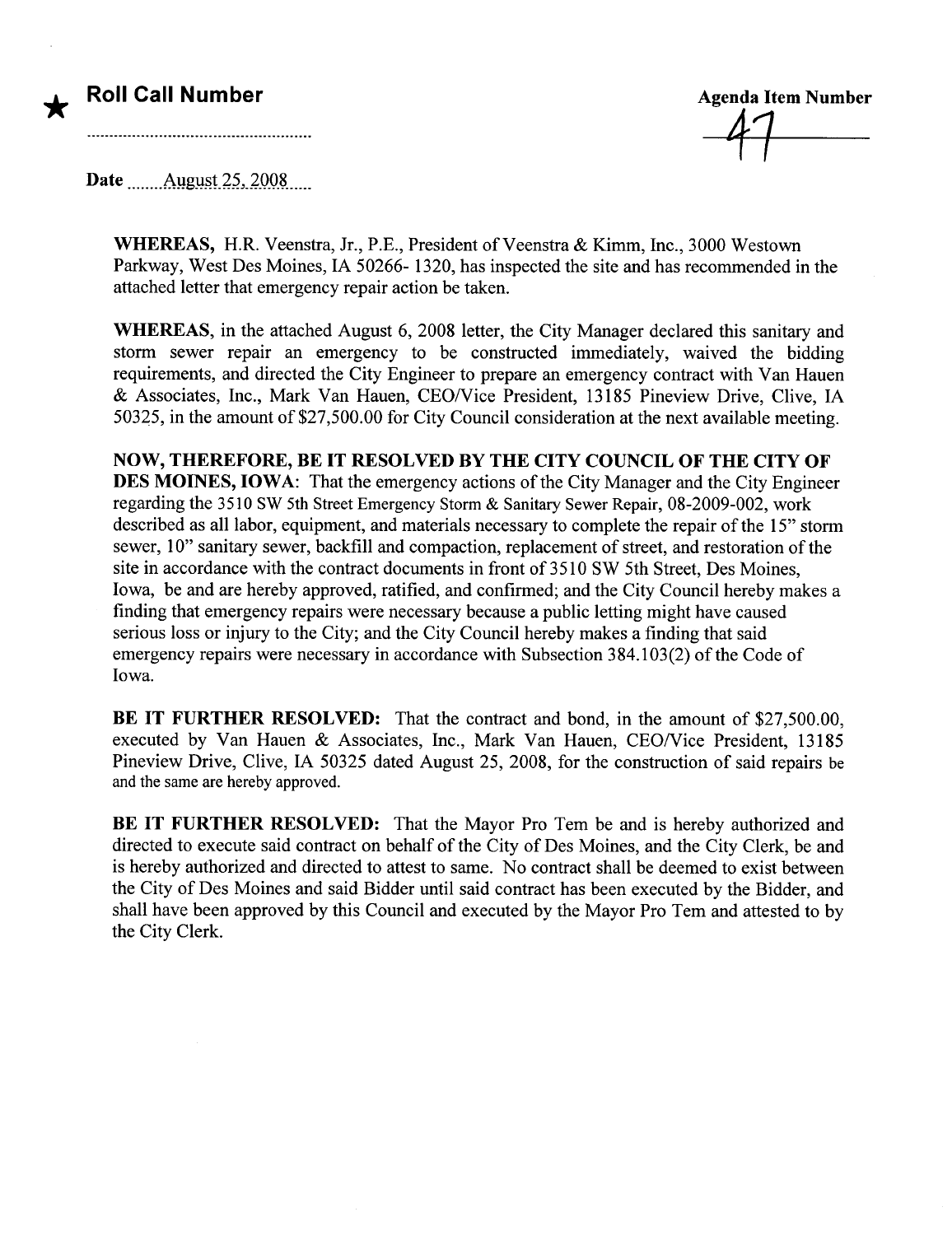| <b>Roll Call Numb</b> |  |
|-----------------------|--|
|-----------------------|--|

\*

Date \_\_\_\_\_\_ August 25, 2008

er and Call Call Call Call Agenda Item Number 47

(Council Communication Number  $\mathbb{D}$  - 5 $\mathbf{I}$  is attached)

Moved by to adopt.

Kathleen Vanderpool, Deputy City Attorney

A

FORM APPROVED: FUNDS AVAILABLE

Allen McKinley

Des Moines Finance Director

Funding Source: 2008-2009 CIP, Page Storm-4, City-wide Storm Water Utility Projects, STE057, Storm Water Utility Funds

| <b>COUNCIL ACTION</b> | <b>YEAS</b> | <b>NAYS</b> | <b>PASS</b> | <b>ABSENT</b>   | <b>CERTIFICATE</b>                                                                                   |
|-----------------------|-------------|-------------|-------------|-----------------|------------------------------------------------------------------------------------------------------|
| <b>COWNIE</b>         |             |             |             |                 |                                                                                                      |
| <b>COLEMAN</b>        |             |             |             |                 | I, DIANE RAUH, City Clerk of said City hereby                                                        |
| <b>HENSLEY</b>        |             |             |             |                 | certify that at a meeting of the City Council of<br>said City of Des Moines, held on the above date, |
| <b>KIERNAN</b>        |             |             |             |                 | among other proceedings the above was adopted.                                                       |
| <b>MAHAFFEY</b>       |             |             |             |                 |                                                                                                      |
| <b>MEYER</b>          |             |             |             |                 | IN WITNESS WHEREOF, I have hereunto set my<br>hand and affixed my seal the day and year first        |
| <b>VLASSIS</b>        |             |             |             |                 | above written.                                                                                       |
| <b>TOTAL</b>          |             |             |             |                 |                                                                                                      |
| <b>MOTION CARRIED</b> |             |             |             | <b>APPROVED</b> |                                                                                                      |
|                       |             |             |             |                 |                                                                                                      |
|                       |             |             |             |                 |                                                                                                      |
|                       |             |             |             | Mayor           | City Clerk                                                                                           |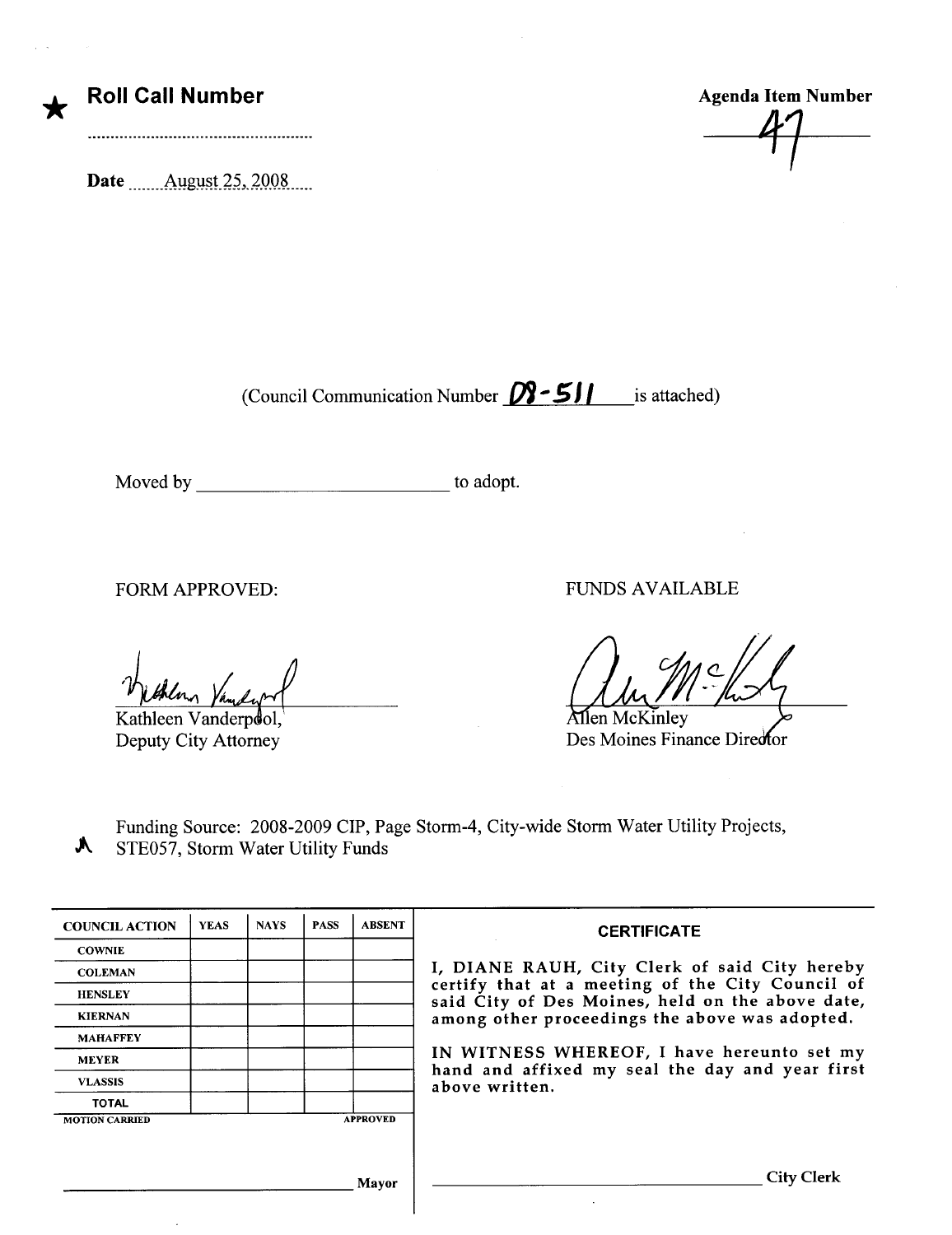

# 4 | VEENSTRA & KIMM. IN

August 8, 2008

leb E. Brewer City Engineer City of Des Moines City Hall 400 Robert D. Ray Drive Des Moines, Iowa 50309-1891

DES MOINES, IOWA STORM SEWER AND SANITARY SEWER FAILURE 3510 SW FIFTH STREET EMERGENCY DECLARATION

In response to the request of the City of Des Moines, the writer has completed an investigation of the failure of sewers in front of 3510 SW Fifth Street. At this location there is both a lO-inch sanitary sewer and a 15-inch storm sewer. The investigation indicates there appears to be a failure of both the sanitary sewer and storm sewer. The failure has resulted in the development of a sink hole that has adversely impacted SW Fifth Street.

At the present time it appears the failure of the sewers is an isolated area. Spot repair of the damage pipe and restoration appears to be the appropriate remedial measure. If repairs are not completed, the failure of both pipes results in an increased risk of additional soil loss and an increase in the size of the sink hole.

Based on the investigation it is the writer's opinion failure of the sanitary sewer and storm sewer in front of 3510 SW  $5<sup>th</sup>$  Street constitutes an emergency condition and repairs should be completed as soon as practical. The basis for this determination is several-fold. First, with the failure of both sewers there is an increased risk of continuing soil loss that would increase the size of the sink hole and impact on SW  $5<sup>th</sup>$  Street. Second, the potential for additional soil loss may pose a public safety hazard with little advance warning. Third, with the failure of both sewers, there is a risk sanitary sewage could enter the storm sewer system and result in an unauthorized discharge of sanitary sewage.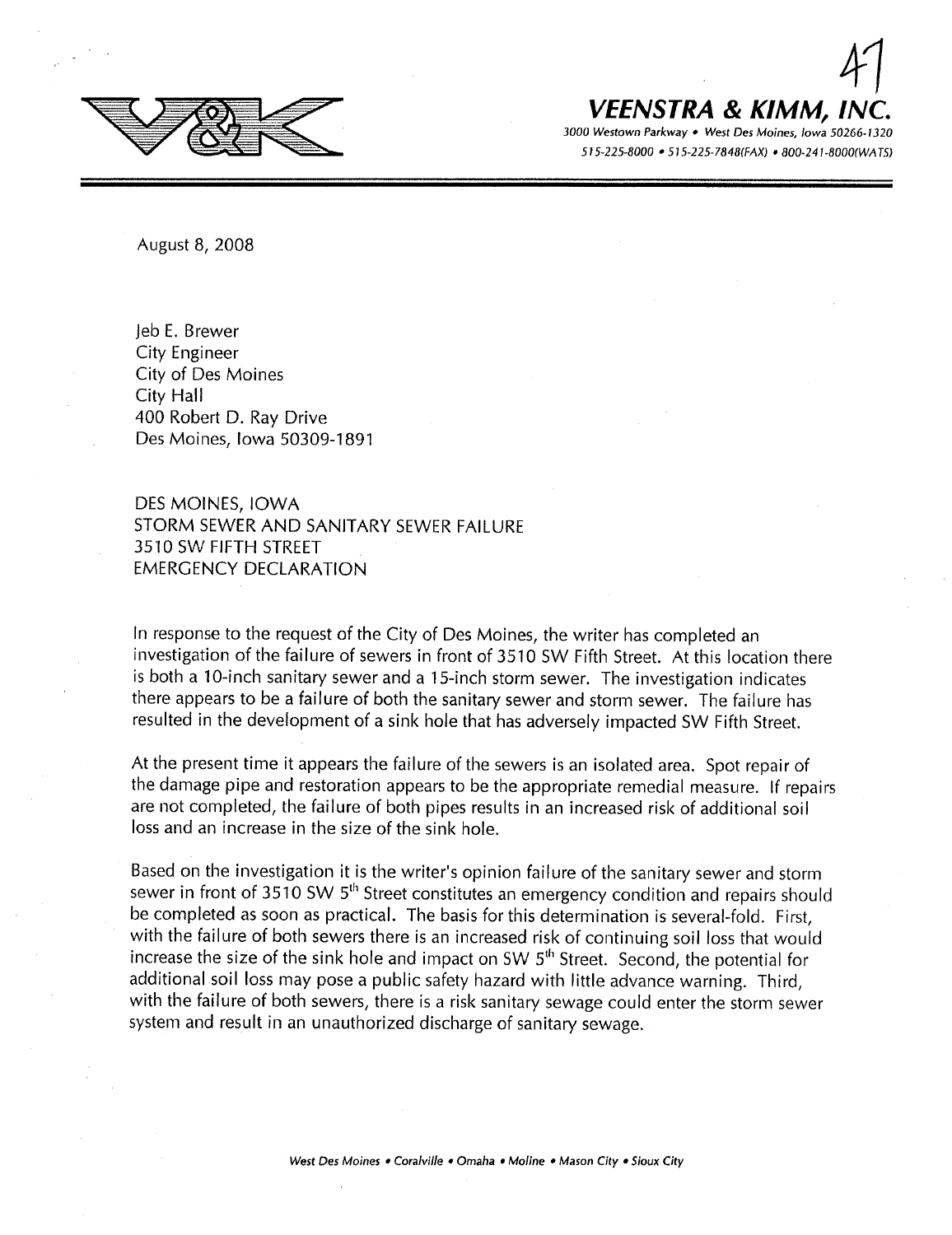4

leb Brewer August 8, 2008 Page 2

If you have any questions or comments concerning the project, please contact us at 225-8000.

VEENSTRA & KIMM, INC.

H. R. Veenstra Jr.

114273 cc: Roger loanning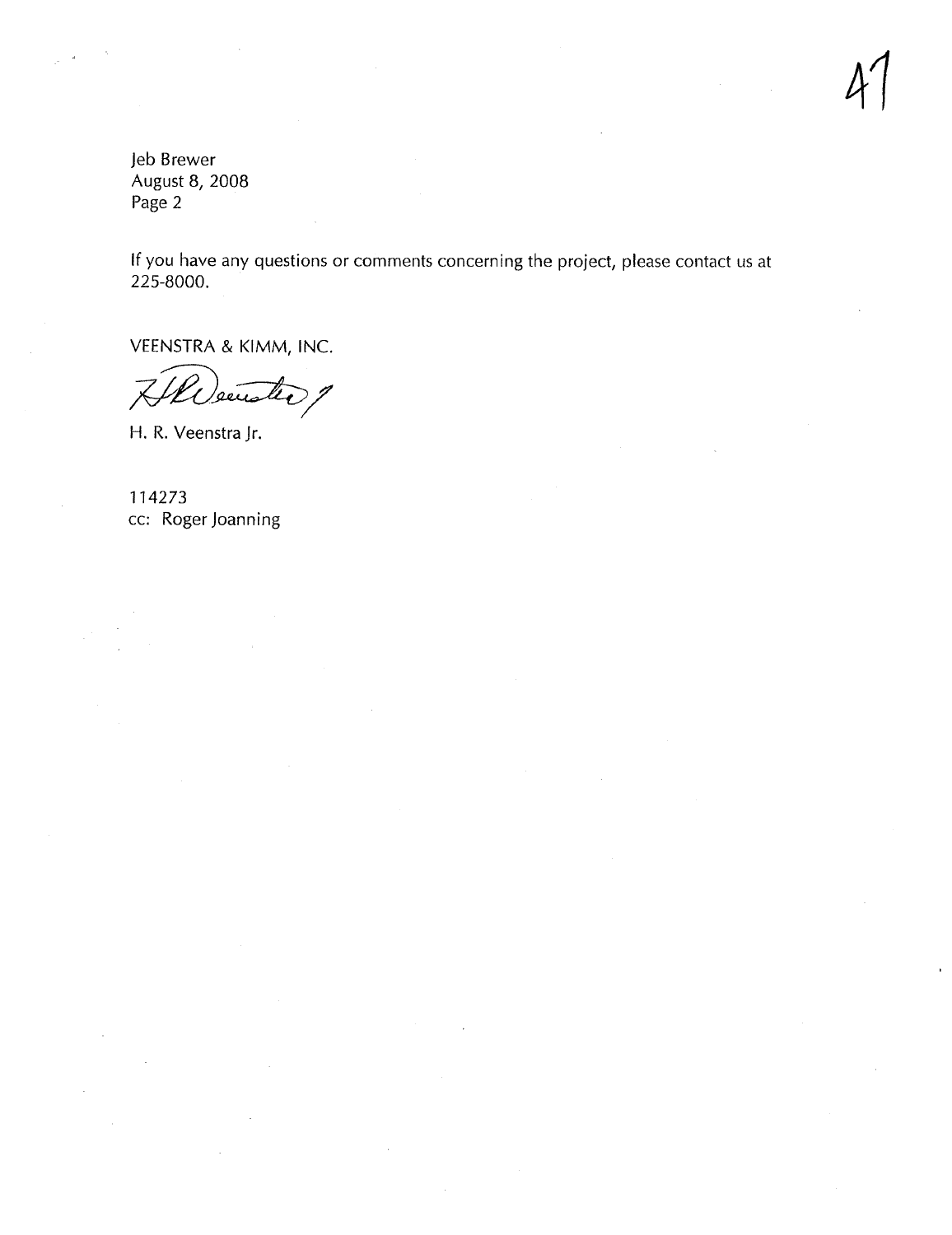#### CITY OF DES MOINES, IOWA ENGINEERING DEPARTMENT

| TO: | <b>Rick Clark</b> |
|-----|-------------------|
|     | City Manager      |

FROM: Jeb E. Brewer, P.E. City Engineer

DATE: August 6, 2008

RE: 3510 SW 5th Street Emergency Storm & Sanitary Sewer Repair Activity ID 08-2009-002

The Engineering Department has requested fax quotes from three sewer contractors for furnishing all material, labor, and equipment necessary to complete the emergency storm and sanitary sewer repair, which includes repair of the 15" storm sewer, 10" sanitary sewer, backfill and compaction, replacement of street, and restoration of the site in accordance with the contract documents in front of 3510 SW 5th Street, Des Moines, Iowa.

The proposed emergency sewer repair requires the services of a private contractor, since the Public Works Department could not provide the necessary repair. Public Works crews discovered sanitary sewage in a storm sewer and traced the problem to near 3510 SW  $5<sup>th</sup>$  Street. A television inspection of the sanitary sewer revealed that the sanitary sewer has settled above the storm sewer and sanitary sewage is leaking into the storm sewer at this location. The storm sewer has been temporarily sand bagged to prevent the sanitary sewage from discharging through the storm sewer system; however, this arrangement will become a problem during a rainfall event and therefore requires immediate repair as an emergency contract. Engineering Staff was contacted on August 5, 2008 by Public Works Staff, and was requested to commence the repair by an emergency contract. Potential bidders were contacted and emergency bids were received on August 6, 2008.

Faxed quotes were received on August 6, 2008 (attached) from the following bidders:

| Van Hauen & Associates  | \$27,500.00 |
|-------------------------|-------------|
| The Underground Co.     | \$29,999.00 |
| Corell Contractor, Inc. | \$30,239.00 |

The specifications given the bidders required the work be done according to the "Urban Standard Specifications for Public Improvements". The Engineering Department recommends acceptance of the low bid of \$27,500.00.

The Engineering Department requests that the City Manager declare this an emergency and waive the bidding requirements as provided in Section 384.103(2) of the Iowa Code.

 $E$ , City Engineer

I concur with the City Engineer's recommendation and hereby declare this storm and sanitary sewer repair an emergency to be constructed immediately, waive the bidding requirements, and direct the City Engineer to propare in emergency contract with Van Hauen & Associates in the amount of \$27,50 $\emptyset$ . op for Circle supposition approval at the next available meeting.

Rick Clark, City Manager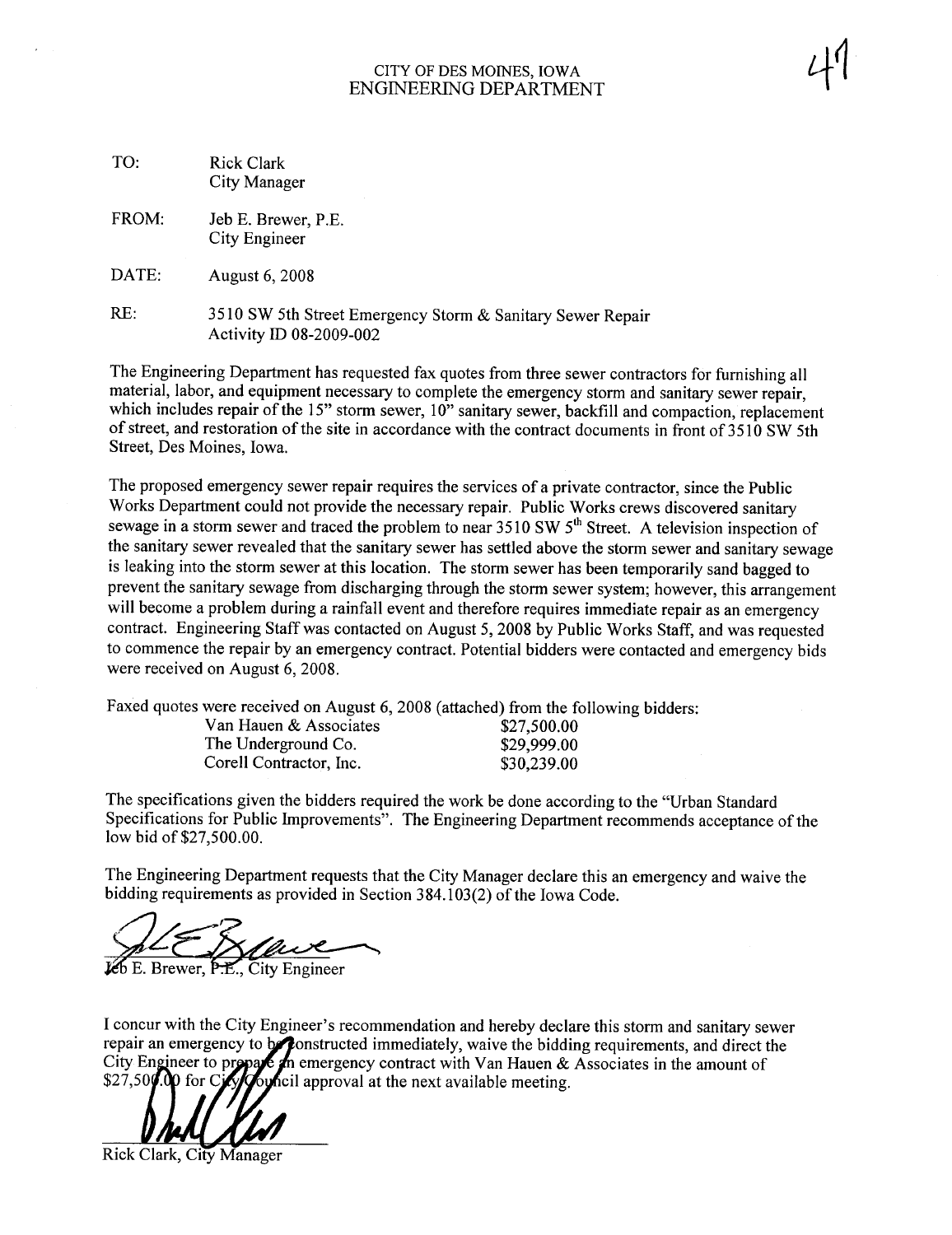|                                                       |                                                                             |                  | \$30,239.00<br><b>AMOUNT</b>                                 | \$30,239.00<br>$-13.60%$                                  |
|-------------------------------------------------------|-----------------------------------------------------------------------------|------------------|--------------------------------------------------------------|-----------------------------------------------------------|
|                                                       | CONTRACTOR<br>CITY<br>CORELL, INC<br>WDM, IA                                | <b>BID PRICE</b> | \$30,239.00<br><b>PRICE</b><br><b>SPIRE</b>                  |                                                           |
|                                                       | CITY                                                                        |                  | \$29,999.00<br><b>AMOUNT</b>                                 | \$29,999.00<br>$-14.29%$                                  |
|                                                       | UNDERGROUND CO<br>CARLISLE, IA<br>CONTRACTOR                                | <b>BID PRICE</b> | \$29,999.00<br><b>PRICE</b><br><b>UNIT</b>                   |                                                           |
|                                                       |                                                                             | <b>BID PRICE</b> | \$27,500.00<br><b>AMOUNT</b>                                 | \$27,500.00<br>$-21.43%$<br><b>No</b>                     |
|                                                       | CITY<br> VAN HAUEN & ASSOC.<br> GRIMES, IA<br><b>CONTRACTOR</b>             |                  | \$27,500.00<br><b>PRICE</b><br><b>SINT</b>                   |                                                           |
|                                                       |                                                                             |                  | \$35,000.00<br><b>AMOUNT</b>                                 | \$35,000.00                                               |
| ACTIVITY ID: 08-2009-002                              | BID DATE: 08/6/08                                                           |                  | \$35,000.00<br>PRICE<br><b>SINT</b>                          |                                                           |
|                                                       |                                                                             |                  | QUANTITY<br>$\frac{3}{1}$                                    |                                                           |
|                                                       |                                                                             |                  | ۴,                                                           |                                                           |
|                                                       |                                                                             | -ESTIMATE-       |                                                              |                                                           |
|                                                       | ANSEN APPROVED BY JOON 7. ME K<br>PROJECT: 3510 SW 5TH SANI. & STORM REPAIR |                  | 3510 SW 5TH SANI. & STORM SEWER REPAIR<br><b>DESCRIPTION</b> |                                                           |
| DEPARTMENT OF ENGINEERING<br>CITY OF DES MOINES, IOWA | CONTRACTOR'S BID TABULATION<br>TABULATED BY: HANSEN<br>CHECKED BY:          |                  |                                                              | PERCENT OF ENGINEER'S ESTIMATE<br>TOTAL CONSTRUCTION COST |
|                                                       |                                                                             |                  | <u>ren</u>                                                   |                                                           |

Page 1

J.

 $\overline{\phantom{a}}$ 

 $\bar{z}$ 

 $\overline{\phantom{a}}$ 

 $\hat{\mathcal{A}}$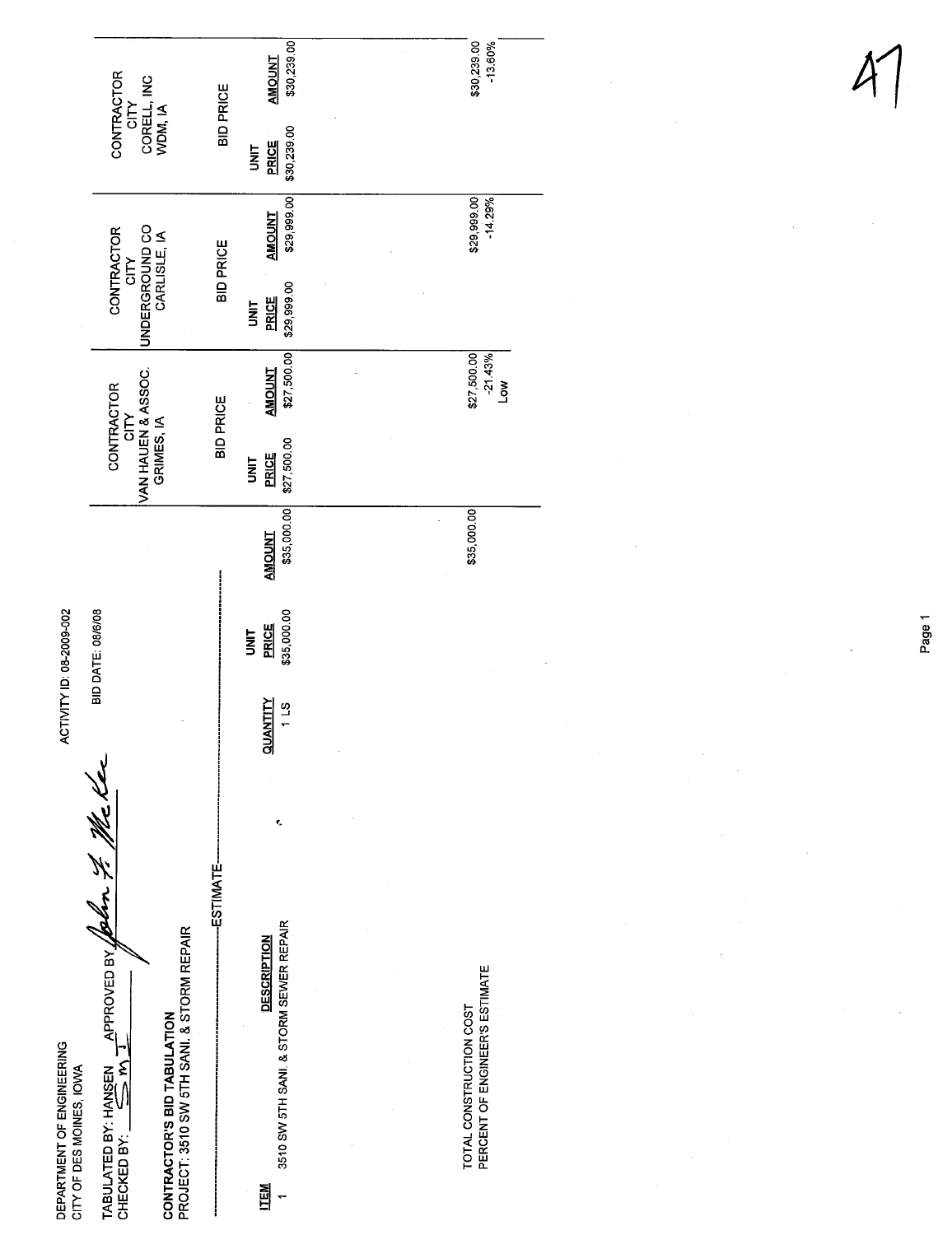# $J$ eft Hansen!

#### Proposal for Performance of 3510 SW 5th Street Emergency Storm & Sanitary Sewer Repair (Page 1 of 1)

The City of Des Moines, hereinafter the "Jurisdiction", is seeking proposals for the performance of the following work:

3510 SW 5<sup>th</sup> Street Emergency Storm & Sanitary Sewer Repair, Activity ID 08-2009-002, described as:

The improvement includes repair of the 15" storm sewer, 10" sanitary sewer, backfill and compaction, replacement of street, and restoration of the site in accordance with the contract documents in front of  $3510$  SW  $5<sup>th</sup>$  Street, Des Moines, Iowa

By submission of this proposal, Bidder hereby proposes to:

- 1. Perform all the above-described work in accordance with the Urban Standard Specifications for Public Improvements, and with this solicitation, as modified by the special provisions included in these contract documents which hereby are a part of this proposal by reference.
- 2. Commence the above-described work on or before Monday, August 11,2008 and fully complete said work not later than August 18, 2008; and to pay liquidated damages for noncompliance with said completion provisions in the amount of one hundred and no/100 dollars (\$100.00) for each calendar day thereafter that the work remains incomplete.
- 3. Complete the work comprising the above referenced improvements or work as specified in the contract documents at the prices hereinafter provided on Proposal Attachment: Part C - Bid Items, Quantities, and Prices. The quantities shown on the Proposal Attachment: Part  $C - Bid$ Items, Quantities and Prices are approximate only, but are considered sufficiently adequate for the purpose of comparing bids.
- 4. The Bidder hereby acknowledges that all addenda become a part of the contract documents when issued, acknowledges receipt of the following addenda by inserting the number of each addendum in the blanks below, and certifies that said addenda were utilized in the preparation of this bid.

ADDENDUM NUMBER ADDENDUM NUMBER

Respectfully submitted

By <u>Van Hauen + Associates, Inc.</u> Bidder Name<br>autor (ally) 8/6/0 <u>amie Crubaugh Project Engineer</u> Printed Name and

 $136/5$  NW  $54^{+1}$  Ave Street Address

 $Gr_{mes}$   $IA$  SOIII ity, State - Zip Code

(S / 5) 223 - 6234<br>Telephone Number

Note: A contract will not be executed until the apparent low bidder is registered with the Iowa Commissioner of Labor pursuant to Section 91C.5 of the Iowa Code. The bidder should contact 515-242-5871 for registration information.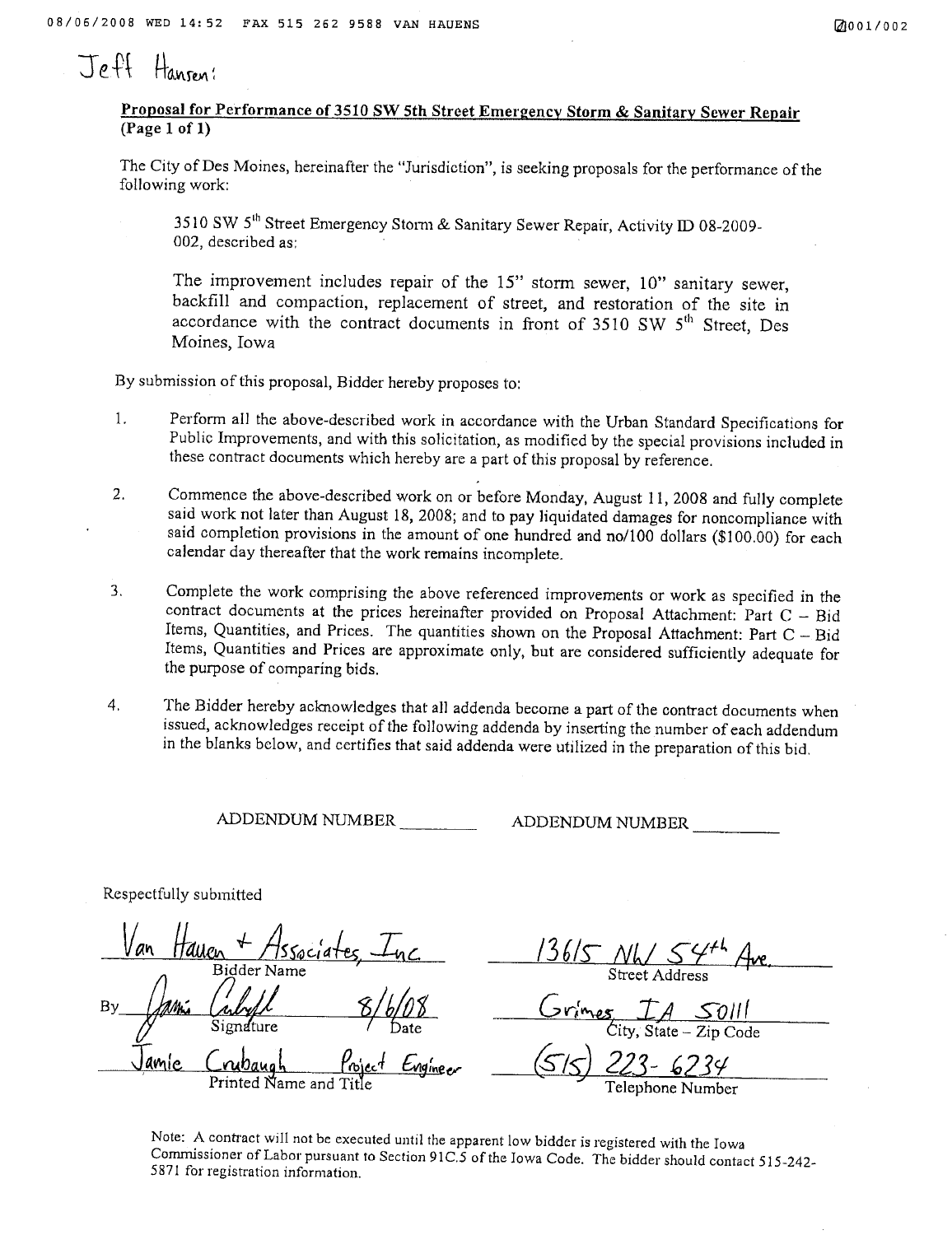#### PROPOSAL ATTACHMENT: PART C - BID ITEMS, QUANTITIES AND PRICES: 1 of 1

THIS IS A UNIT BID PRICE CONTRACT. THE BIDDER MUST PROVIDE THE UNIT BID PRICE, THE TOTAL BID PRICE, ANY ALTERNATE PRICE(S) AND THE TOTAL CONSTRUCTION COST; IN CASE OF DISCREPANCY, THE UNIT BID PRICE GOVERNS. THE QUANTITIES SHOWN ON THIS PROPOSAL ATTACHMENT: PART C - BID ITEMS, QUANTITIES AND PRICES ARE APPROXIMATE ONLY, BUT ARE CONSIDERED SUFFICIENTLY ADEQUATE FOR THE PURPOSE OF COMPARING BIDS. THE TOTAL CONSTRUCTION COST PLUS ANY ALTERNATES SELECTED BY THE JURISDICTION SHALL BE USED FOR COMPARISON OF BIDS. THE TOTAL CONSTRUCTION COST, INCLUDING ANY ADD-ALTERNATES, SHALL BE USED FOR DETERMINING THE SUFFICIENCY OF THE BID SECURITY.  $4<sup>1</sup>$ 

ACTIVITY ID: 08-2009-002

| <u>ITEM</u> | <b>DESCRIPTION</b>                     | <b>UNITS</b> | <b>ESTIMATED</b><br>QUANTITY | UNIT<br><b>PRICE</b> | AMOUNT |
|-------------|----------------------------------------|--------------|------------------------------|----------------------|--------|
|             | 3510 SW 5TH SANI. & STORM SEWER REPAIR | LS           | 1.00                         | \$27500.00 27500.00  |        |

TOTAL CONSTRUCTION COST

\* ITEM DOES NOT HAVE TO BE INCLUDED IN 4-YEAR MAINTENANCE BOND BUT SHALL BE COVERED BY A 1-YEAR MAINTENANCE BOND

NOTE: IT IS UNDERSTOOD THAT THE ABOVE QUANTITIES ARE ESTIMATED FOR THE PURPOSE OF THIS BID. ALL QUANTITIES ARE SUBJECT TO REVISION BY THE CITY. QUANTITY CHANGES WHICH AMOUNT TO TWENTY (20) PERCENT OR LESS OF THE TOTAL BID SHALL NOT AFFECT THE UNIT BID PRICE OF THAT ITEM.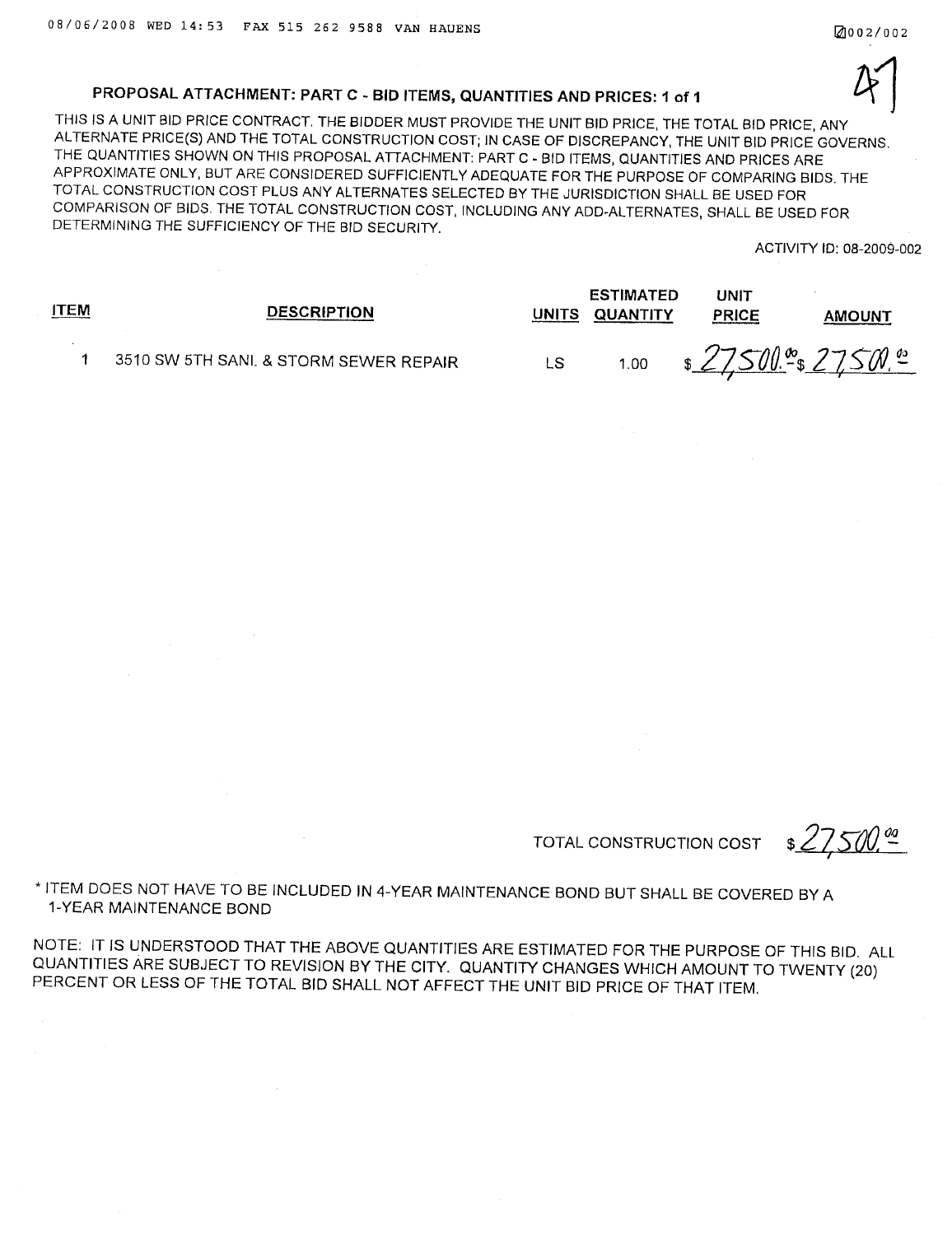#### Proposal for Performance of 3510 SW 5th Street Emergency Storm & Sanitary Sewer Repair (page 1 of 1)

The City of Des Moines, hereinafter the "Jurisdiction", is seeking proposals for the performance of the following work:

3510 SW 5<sup>th</sup> Street Emergency Storm & Sanitary Sewer Repair, Activity ID 08-2009-002, described as:

The improvement includes repair of the 15" storm sewer, 10" sanitary sewer, backfill and compaction, replacement of street, and restoration of the site in accordance with the contract documents in front of 3510 SW 5<sup>th</sup> Street, Des Moines, Iowa

.By submission of this proposal, Bidder hereby proposes to:

1. Perform all the above-described work in accordance with the Urban Standard Specifications for Public Improvements, and with this solicitation, as modified by the special provisions included in these contract documents which hereby are a part of this proposal by reference

2. Commence the above-described work on or before Monday, August 11, 2008 and fully complete said work not later than August 18, 2008; and to pay liquidated damages for noncompliance with said completion provisions in the amount of one hundred and no/100 dollars (\$100.00) for each . calendar day thereafter that the work remains incomplete.

- 3. Complete the work comprising the above referenced improvements or work as specified in the contract documents at the prices hercinafter provided on Proposal Attachment: Part C  $-$  Bid Items, Quantities, and Prices. The quantities shown on the Proposal Attachment: Part C - Bid Items, Quantities and Prices are approximate only, but are considered sufficiently adequate for the purpose of comparing bids.
- 4. The Bidder hereby acknowledges that all addenda become a part of the contract documents when issued, acknowledges receipt of the following addenda by inserting the number of each addendum In the blanks below, and certifies that said addenda were utilized in the preparation of this bid.

ADDENDUM NUMBER ADDENDUM NUMBER

Respectfully submitted

 $Duauc$   $BuVKhav/dt$ 

Street Address

 $\tilde{\mathcal{L}}$ 

Telephone Number

Note: A contract will not be executed until the apparent low bidder is registered with the Iowa Commissioner of Labor pursuant to Section 91 C.S of the Iowa Code. The bidder should contact 515-242-5871 for registration information.

EOO/EOO °d ~qnQ JQJ CIC(VUJ'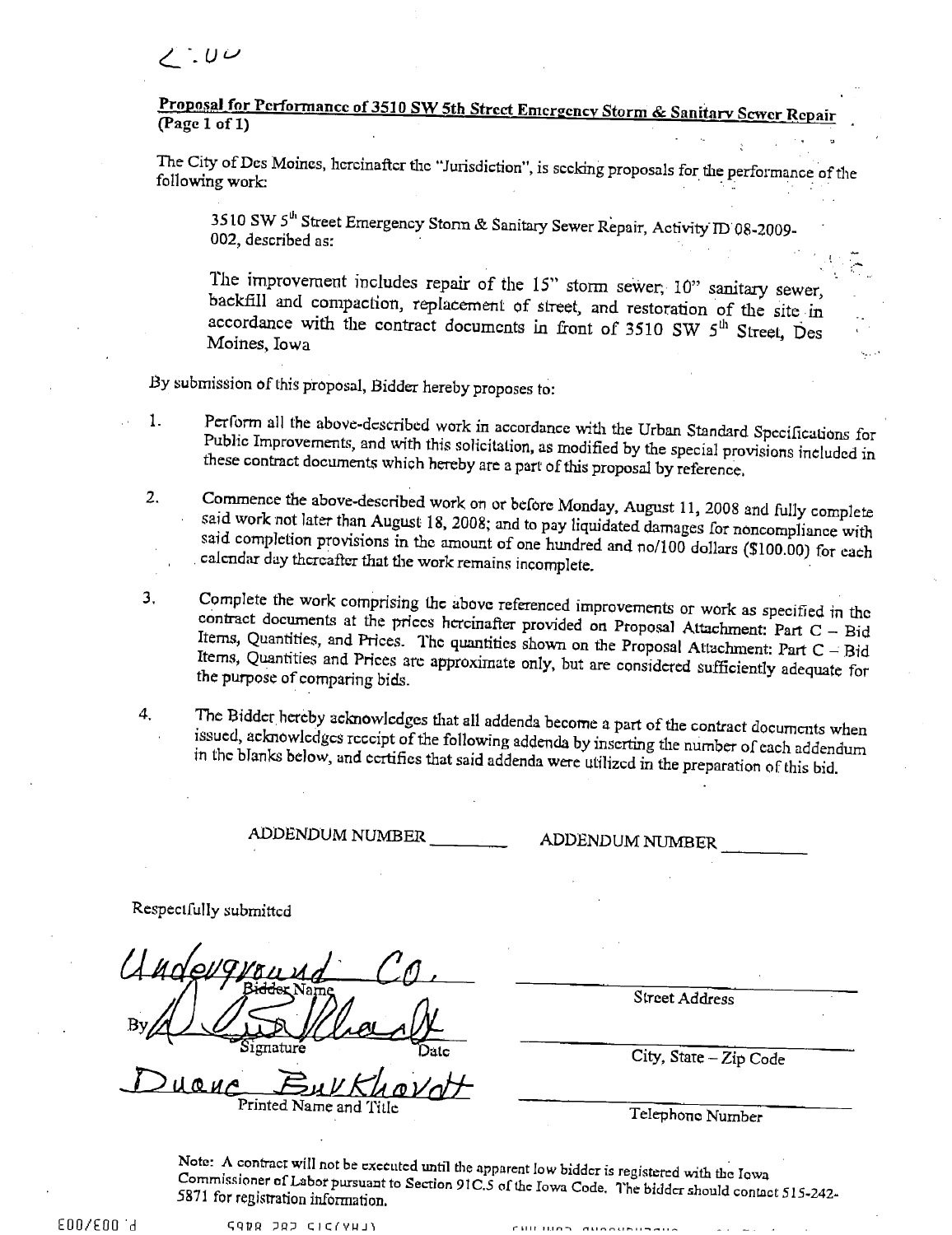#### PROPOSAL ATTACHMENT: PART C - BID ITEMS, QUANTITIES AND PRICES: 1 of 1

THIS IS A UNIT BID PRICE CONTRACT. THE BIDDER MUST PROVIDE THE UNIT 810 PRICE, THE TOTAL 81D PRICE, ANY ALTERNATE PRICE(S) AND THE TOTAL CONSTRUCTION COST; IN CASE OF DISCREPANCY, THE UNIT SID PRICE GOVERNS. THE QUANTITIES SHOWN ON THIS PROPOSAL ATTACHMENT: PART C - BID ITEMS, QUANTITIES AND PRICES ARE APPROXIMATE ONLY. BUT ARE CONSIDERED SUFFICIENTLY ADEQUAYE FOR THE PURPOSE OF COMPARING BIDS. THE TOTAL CONSTRUCTION COST PLUS ANY ALTERNATES SELECTED BY THE JURISDICTION SHALL BE USED FOR COMPARISON OF BIDS. THE TOTAL CONSTRUCTION COST, INCLUDING ANY ADD-ALTERNATES. SHALL BE USED FOR DETERMINING THE SUFFICIENCY OF THE BID SECURITY.

ACTIVITY ID: 08-2009-(

 $\mathcal{U}_\mathbf{t}$ 

|             |                                        |       | <b>ESTIMATED</b> | UNIT        |        |
|-------------|----------------------------------------|-------|------------------|-------------|--------|
| <b>ITEM</b> | <b>DESCRIPTION</b>                     | UNITS | QUANTITY         | PRICE       | AMOUNT |
|             | 3510 SW 5TH SANI, & STORM SEWER REPAIR | LS    | 1.00             | 32999529999 |        |

TOTAL CONSTRUCTION COST

**\$** 

\* ITEM DOES NOT HAVE TO BE INCLUDED IN 4-YEAR MAINTENANCE BOND BUT SHALL BE COVERED BY A 1-YEAR MAINTENANCE BOND

NOTE: IT IS UNDERSTOOD THAT THE ABOVE QUANTITIES ARE ESTIMATED FOR THE PURPOSE OF THIS BID. ALL QUANTITIES ARE SUBJECT TO REVISION BY THE CITY. QUANTITY CHANGES WHICH AMOUNT TO TWENTY (20) PERCENT OR LESS OF THE TOTAL BID SHALL NOT AFFECT THE UNIT BID PRICE OF THAT ITEM.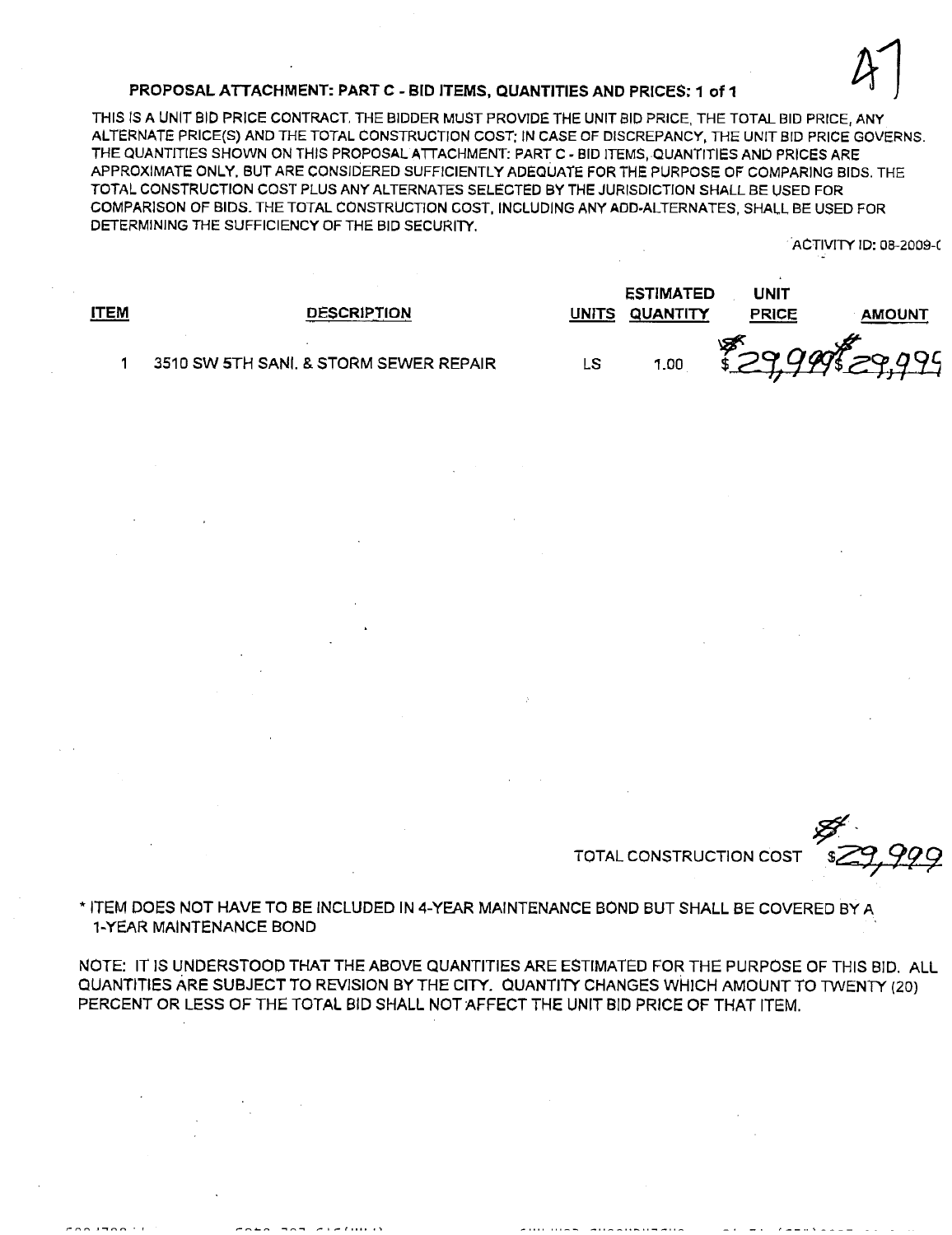12245 Dakota Street Carlisle, Iowa 50047 phone: 515-282-8455 fax: 515-282-8465 THE U Fax CO. Des Moins Company: Attn: خد From: Undergrown andon Ţ  $\mathcal{Q}_{\sigma}$ · Phone: Date:  $8 - 4 - 9$ Fax: م رہ Pages including cover sheet:  $2<sub>7</sub>$  $f\vee f$ ミ Re: Notes:  $scu$  $5/0$ Storm بركرا  $\ddot{\phantom{a}}$  $\overline{a}$  $\ddot{\phantom{a}}$  $\ddot{\phantom{a}}$  $\mathcal{F}_{\mathcal{A}}$  $\mathbf{r}$  $\gamma_{\rm eff}$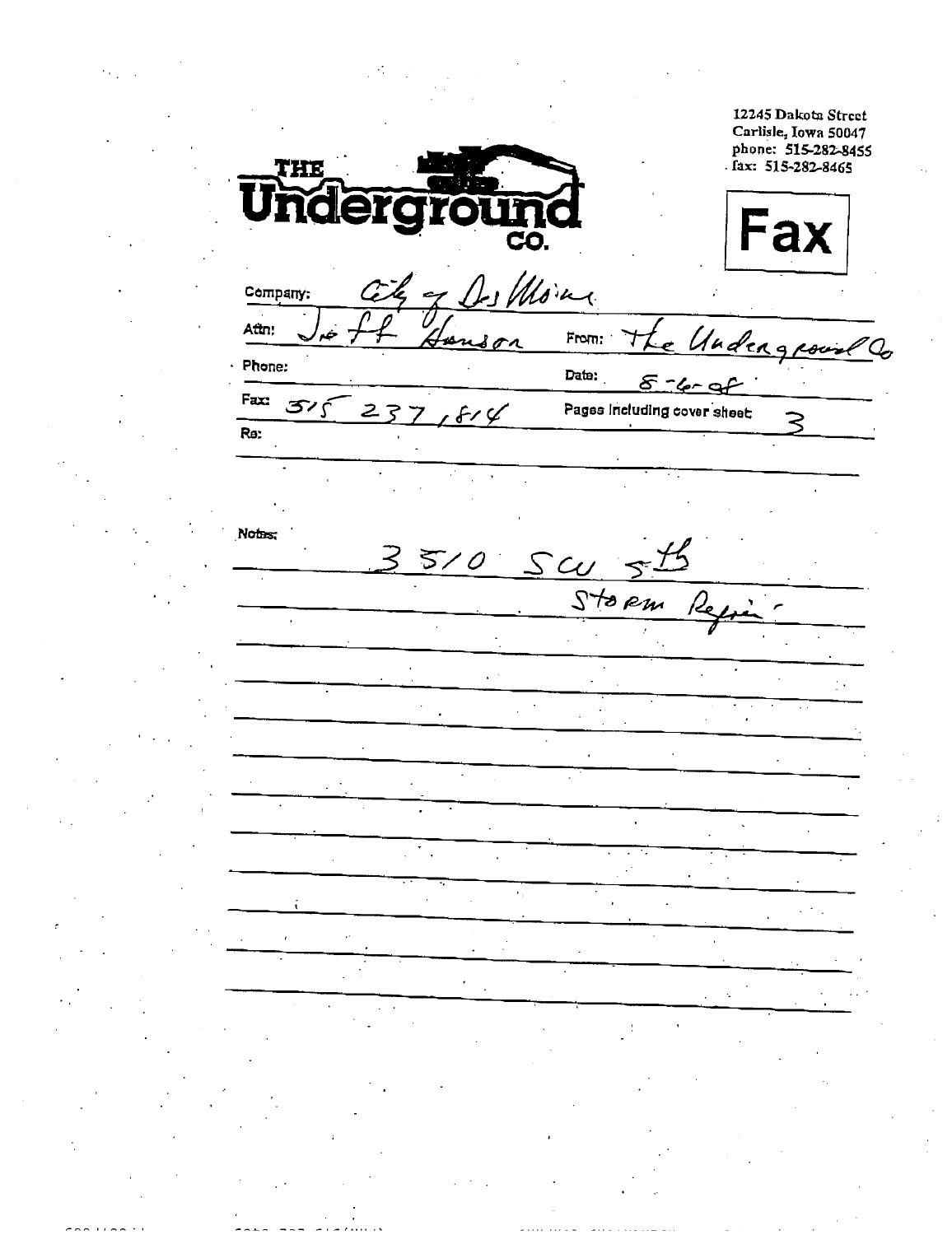$4/1$ 

#### Proposal for Performance of 3510 SW 5th Street Emergency Storm & Sanitary Sewer Repair (page 1 of 1)

The City of Des Moines, hereinafter the "Jurisdiction", is seeking proposals for the performance of the following work:

3510 SW 5<sup>th</sup> Street Emergency Storm & Sanitary Sewer Repair, Activity ID 08-2009-002, described as:

The improvement includes repair of the 15" storm sewer, 10" sanitary sewer, backfill and compaction, replacement of street, and restoration of the site in accordance with the contract documents in front of 3510 SW  $5<sup>th</sup>$  Street, Des Moines, Iowa

By submission of this proposal, Bidder hereby proposes to:

- 1. Perform all the above-described work in accordance with the Urban Standard Specifications for Public Improvements, and with this solicitation, as modified by the special provisions included in these contract documents which hereby are a part of this proposal by reference.
- 2. Commence the above-described work on or before Monday, August 11,2008 and fully complete said work not later than August 18, 2008; and to pay liquidated damages for noncompliance with said completion provisions in the amount of one hundred and no/IOD dollars (\$100.00) for each calendar day thereafter that the work remains incomplete.
- 3. Complete the work comprising the above referenced improvements or work as specified in the contract documents at the prices hereinafter provided on Proposal Attachment: Part  $C - Bid$ Items, Quantities, and Prices. The quantities shown on the Proposal Attachment: Part  $C - Bid$ Items, Quantities and Prices are approximate only, but are considered sufficiently adequate for the purose of comparing bids.
- 4. The Bidder hereby acknowledges that all addenda become a part of the contract documents when issued, acknowledges receipt of the following addenda by inserting the number of each addendum in the blanks below, and cerfies that said addenda were utilized in the preparation of this bid.

ADDENDUM NUMBER ADDENDUM NUMBER

Respectfully submitted

CORELL CONTRACTOR Bilder Name<br>Bilder Name<br>Signature  $By$   $\Delta$ hand $\Delta$ (vill  $6/$ as Date  $G$ *rans*  $S$ *. (* $g_{HL}$ 

Printed Name and Tit

1300 LIMAN 5-Street Address

 $Wbm$ , IA  $50265$ City, State - Zip Code

 $515 - 221 - 9669$ 

Telephone Number

Note: A contract will not be executed until the apparent low bidder is registered with the Iowa Commissioner of Labor pursuant to Section 91C.5 of the Iowa Code. The bidder should contact 515-242-5871 forregistration information.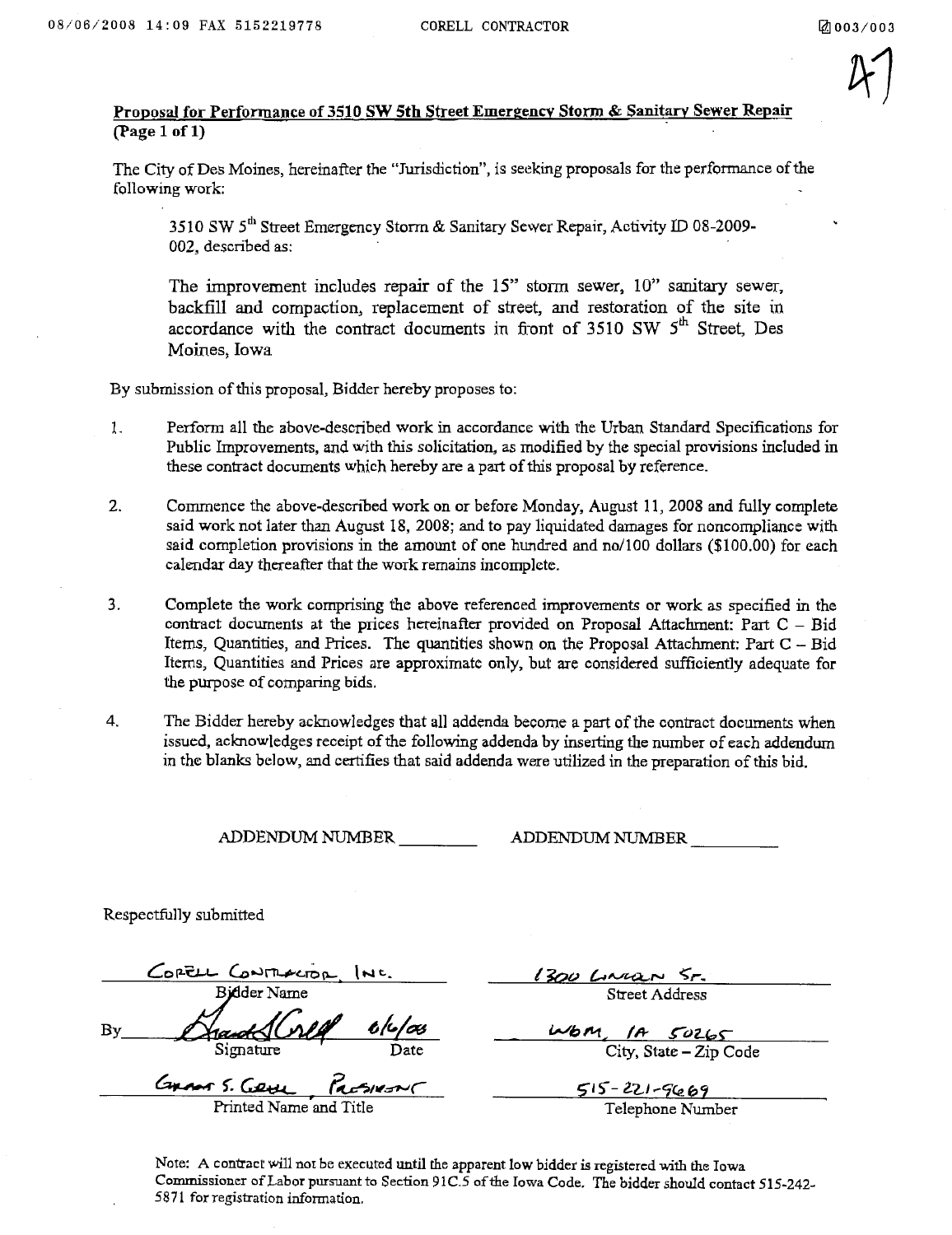#### PROPOSAL ATTACHMENT: PART C - BID ITEMS, QUANTITIES AND PRICES: 1 of 1

THIS IS A UNIT BID PRICE CONTRACT. THE BIDDER MUST PROVIDE THE UNIT BID PRICE, THE TOTAL BID PRICE, ANY. ALTERNATE PRICE(S) AND THE TOTAL CONSTRUCTION COST; IN CASE OF DISCREPANCY, THE UNIT BID PRICE GOVERNS. THE QUANTITIES SHOWN ON THIS PROPOSAL ATTACHMENT: PART C - BID ITEMS, QUANTITIES AND PRICES ARE APPROXIMATE ONLY, BUT ARE CONSIDERED SUFFICIENTLY ADEQUATE FOR THE PURPOSE OF COMPARING BIDS. THE TOTAL CONSTRUCTION COST PLUS ANY ALTERNATES SELECTED BY THE JURISDICTION SHALL BE USED FOR COMPARISON OF SIDS. THE TOTAL CONSTRUCTION COST, INCLUDING ANY ADD-ALTERNATES, SHALL BE USED FOR DETERMINING THE SUFFICIENCY OF THE BID SECURITY.

ACTIVITY ID: 08-2009-002

| <u>ITEM</u> | <b>DESCRIPTION</b>                     |    | <b>ESTIMATED</b><br>UNITS QUANTITY | UNIT<br><b>PRICE</b> | <b>AMOUNT</b>   |
|-------------|----------------------------------------|----|------------------------------------|----------------------|-----------------|
|             | 3510 SW 5TH SANI. & STORM SEWER REPAIR | LS | 1.00                               | \$30,239             | $\_$ \$ 30,239. |

TOTAL CONSTRUCTION COST  $$ 30,839.$ <sup>29</sup>

. ITEM DOES NOT HAVE TO BE INCLUDED IN 4-YEAR MAINTENANCE BOND BUT SHALL BE COVERED BY A 1-YEAR MAINTENANCE BOND

NOTE: IT IS UNDERSTOOD THAT THE ABOVE QUANTITIES ARE ESTIMATED FOR THE PURPOSE OF THIS BID. ALL QUANTITIES ARE SUBJECT TO REVISION BY THE CITY. QUANTITY CHANGES WHICH AMOUNT TO TWENTY (20) PERCENT OR LESS OF THE TOTAL BID SHALL NOT AFFECT THE UNIT BID PRICE OF THAT ITEM.